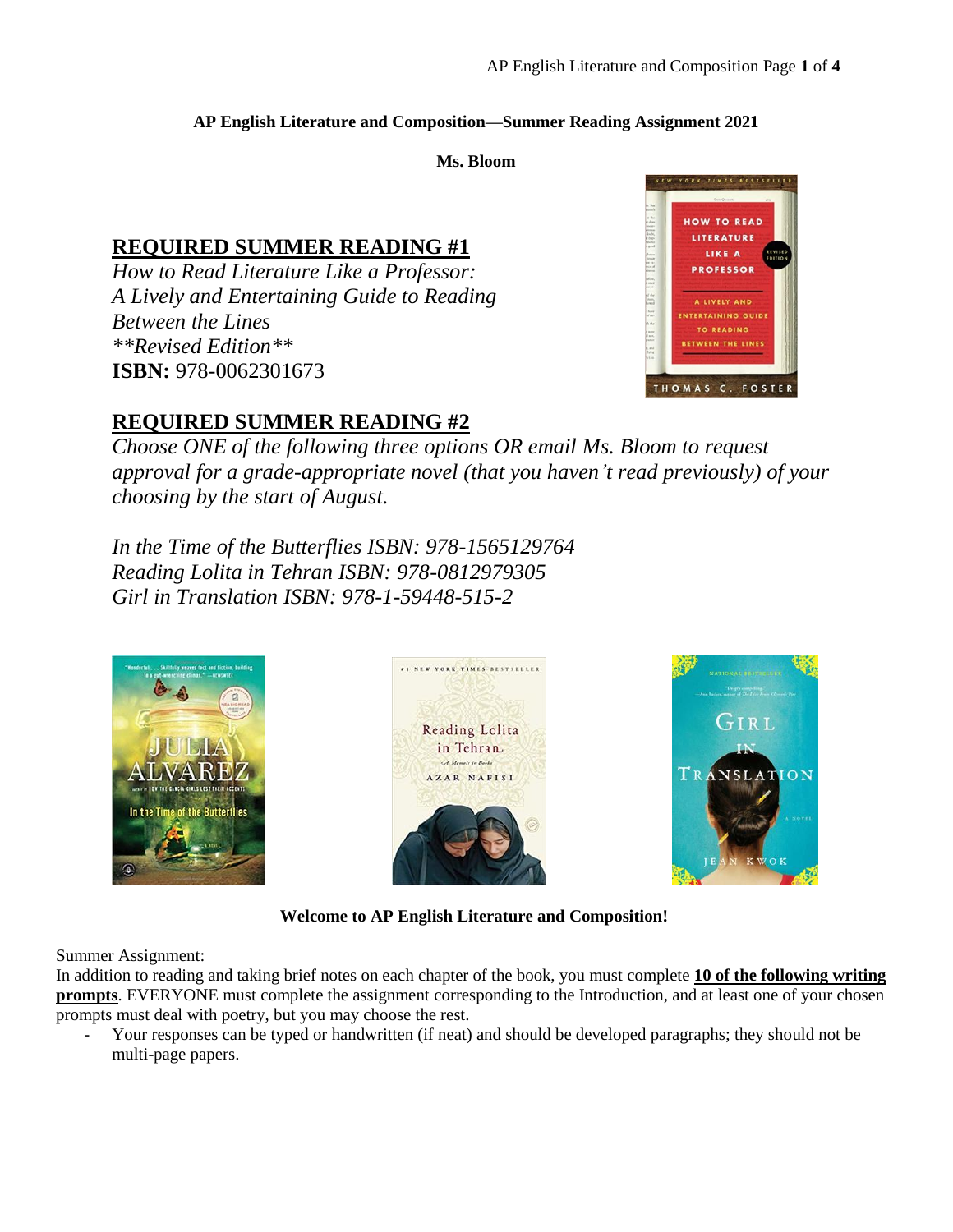- When choosing examples, you may use short stories, novels or plays (you may also use films where appropriate; however, I do not want you to use films for the majority of your responses). You MUST use your second summer reading text as your example for a minimum of FIVE chapters.
- As you compose each written response, re-phrase the prompt as part of your answer and reference the chapter title. In other words, I should be able to tell which question you are answering without referring back to the prompts. "I" can be used if necessary, but most of the time it is understood.
- Remember to capitalize and punctuate titles properly for each genre.

#### **Prompts and their corresponding chapters:**

Introduction: How'd He Do That? (See also Chapter 12) How do memory, symbol, and pattern affect the reading of literature? How does the recognition of patterns make it easier to read complicated literature? Discuss a time when your appreciation of a literary work was enhanced by understanding symbol or pattern.

Chapter 1 -- Every Trip Is a Quest (Except When It's Not) List the five aspects of the QUEST and then apply them to something you have read (or viewed) in the form used on pages 3-5.

Chapter 2 -- Nice to Eat with You: Acts of Communion Choose a meal from a literary work and apply the ideas of Chapter 2 to this literary depiction.

Chapter 3: --Nice to Eat You: Acts of Vampires What are the essentials of the Vampire story? Apply this to a literary work you have read or viewed.

Chapter 4 -- If It's Square, It's a Sonnet

Select three sonnets and show which form they are. Discuss how their content reflects the form. (Submit copies of the sonnets, marked to show your analysis).

Chapter 5 --Now, Where Have I Seen Her Before? Define intertextuality. Discuss three examples that have helped you in reading specific works.

Chapter 6 -- When in Doubt, It's from Shakespeare...

Discuss a work that you are familiar with that alludes to or reflects Shakespeare. Show how the author uses this connection thematically. Read pages 44-46 carefully. In these pages, Foster shows how Fugard reflects Shakespeare through both plot and theme. In your discussion, focus on theme.

Chapter 8 -- Hanseldee and Greteldum Think of a work of literature that reflects a fairy tale. Discuss the parallels. Does it create irony or deepen appreciation?

Chapter 10 -- It's More Than Just Rain or Snow Discuss the importance of weather in a specific literary work, not in terms of plot.

Chapter 11 --...More Than It's Gonna Hurt You: Concerning Violence Present examples of the two kinds of violence found in literature. Show how the effects are different.

Chapter 13 -- It's All Political

Assume that Foster is right and "it is all political." Use his criteria to show that one of the works you have read is political.

Chapter 14 -- Yes, She's a Christ Figure, Too

Apply the criteria on page 119 to a major character in a significant literary work. Try to choose a character that will have many matches. This is a particularly apt tool for analyzing film -- for example, Star Wars, Cool Hand Luke, Excalibur, Malcolm X, Braveheart, Spartacus, Gladiator and Ben-Hur.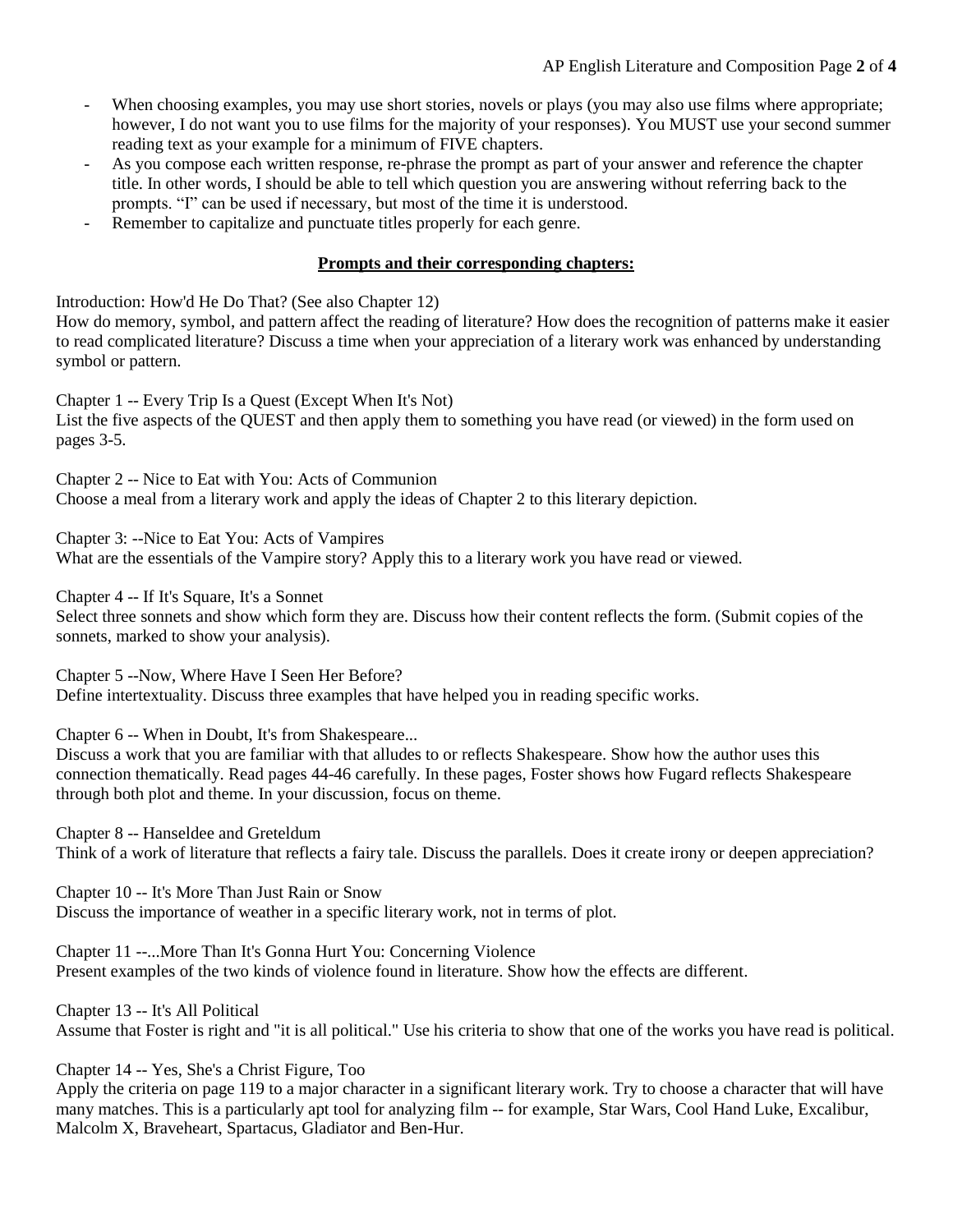Chapter 15 -- Flights of Fancy Select a literary work in which flight signifies escape or freedom. Explain in detail.

Chapter 16 -- It's All About Sex...

Chapter 17 -- ...Except the Sex

OK ..the sex chapters. The key idea from this chapter is that "scenes in which sex is coded rather than explicit can work at multiple levels and sometimes be more intense that literal depictions" (141). In other words, sex is often suggested with much more art and effort than it is described, and, if the author is doing his job, it reflects and creates theme or character. Choose a novel or movie in which sex is suggested, but not described, and discuss how the relationship is suggested and how this implication affects the theme or develops characterization.

Chapter 18 -- If She Comes Up, It's Baptism Think of a "baptism scene" from a significant literary work. How was the character different after the experience? Discuss.

Chapter 19 -- Geography Matters... Discuss at least four different aspects of a specific literary work that Foster would classify under "geography."

Chapter 20 -- ...So Does Season

Find a poem that mentions a specific season. Then discuss how the poet uses the season in a meaningful, traditional, or unusual way. (Submit a copy of the poem with your analysis.)

Interlude -- One Story

Write your own definition for archetype. Then identify an archetypal story and apply it to a literary work with which you are familiar.

Chapter 21 -- Marked for Greatness

Figure out Harry Potter's scar. If you aren't familiar with Harry Potter, select another character with a physical imperfection and analyze its implications for characterization.

Chapter 22 -- He's Blind for a Reason, You Know

Chapter 23 -- It's Never Just Heart Disease...

Chapter 24 -- ...And Rarely Just Illness

Recall two characters who died of a disease in a literary work. Consider how these deaths reflect the "principles governing the use of disease in literature" (215-217). Discuss the effectiveness of the death as related to plot, theme, or symbolism.

Chapter 25 -- Don't Read with Your Eyes

After reading Chapter 25, choose a scene or episode from a novel, play or epic written before the twentieth century. Contrast how it could be viewed by a reader from the twenty-first century with how it might be viewed by a contemporary reader. Focus on specific assumptions that the author makes, assumptions that would not make it in this century.

Chapter 26 -- Is He Serious? And Other Ironies

Select an ironic literary work and explain the multi-vocal nature of the irony in the work.

Chapter 27 -- A Test Case

Read "The Garden Party" by Katherine Mansfield, the short story starting on page 245. Complete the exercise on pages 265-266, following the directions exactly. Then compare your writing with the three examples. How did you do? What does the essay that follows comparing Laura with Persephone add to your appreciation of Mansfield's story?

Envoi

Choose a motif not discussed in this book (as the horse reference on page 280) and note its appearance in three or four different works. What does this idea seem to signify?